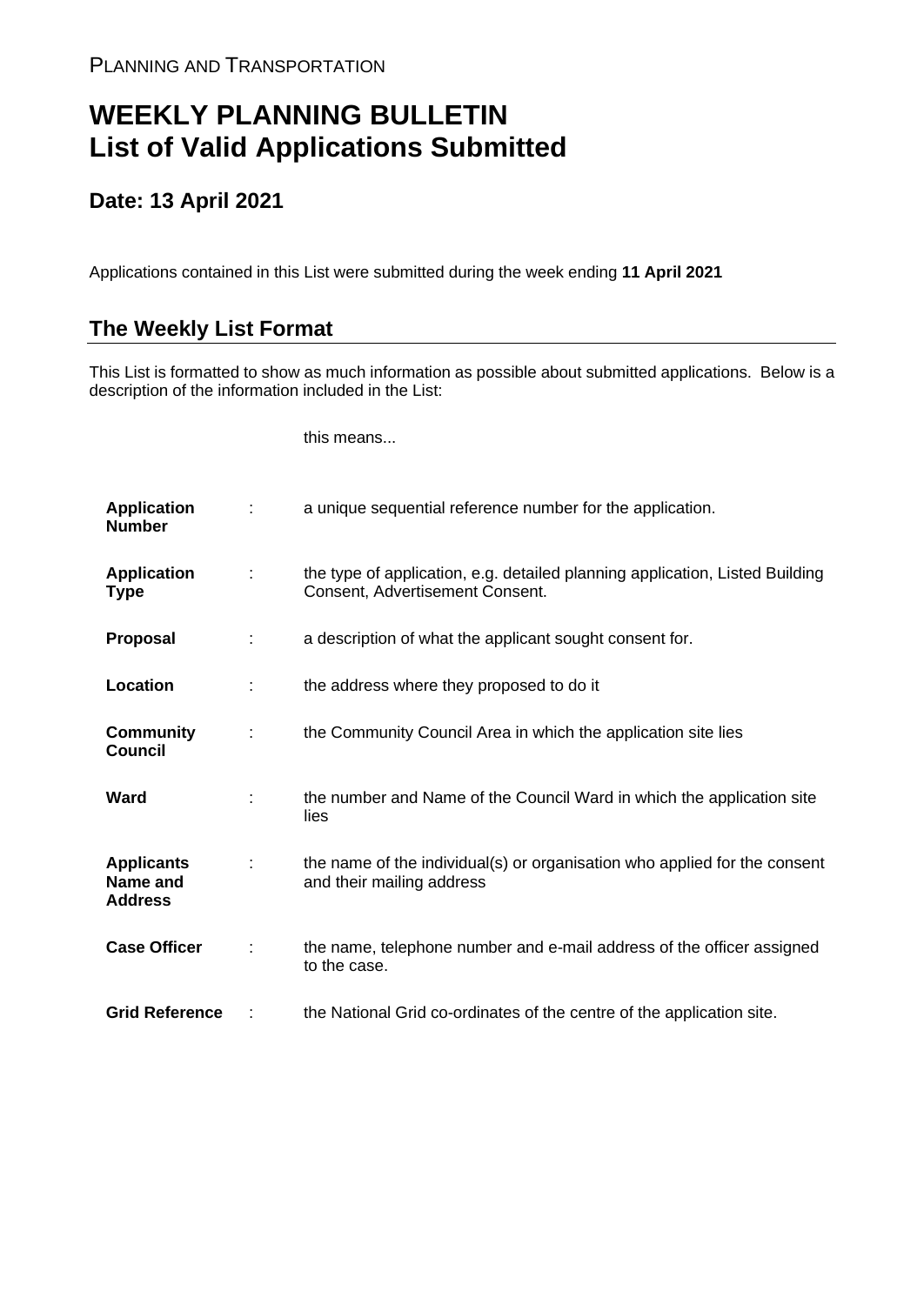| <b>Application No</b>                                                                                                                                                                        | : P/20/0426/FUL<br><b>Earliest Date of</b><br><b>Decision</b>                                                                                                                                                                                                                                                                                                                                                                                            | 29 April 2021            |
|----------------------------------------------------------------------------------------------------------------------------------------------------------------------------------------------|----------------------------------------------------------------------------------------------------------------------------------------------------------------------------------------------------------------------------------------------------------------------------------------------------------------------------------------------------------------------------------------------------------------------------------------------------------|--------------------------|
| <b>Application Type</b><br><b>Proposal</b><br><b>Location</b><br><b>Community Council</b><br><b>Ward</b><br><b>Applicant</b><br><b>Agent</b><br><b>Case Officer</b><br><b>Grid Reference</b> | <b>Hierarchy Level</b><br><b>Planning Permission</b><br><b>Extension to Dwellinghouse</b><br>4 Barrie Road Stenhousemuir Larbert FK5 4LF<br>: Larbert, Stenhousemuir and Torwood<br>04 - Carse, Kinnaird and Tryst<br>Mrs Irene Bissett<br>Mr Keith Howie<br>: Stewart Robson (Tel. 01324 504720)<br>e-mail: stewart.robson@falkirk.gov.uk<br>287941 683380<br><b>View the application details</b>                                                       | Local                    |
| <b>Application No</b>                                                                                                                                                                        | : P/21/0079/ADV<br><b>Earliest Date of</b><br><b>Decision</b>                                                                                                                                                                                                                                                                                                                                                                                            | 9 April 2021             |
| <b>Application Type</b>                                                                                                                                                                      | <b>Advertisement Consent</b><br><b>Hierarchy Level</b>                                                                                                                                                                                                                                                                                                                                                                                                   | <b>Not</b><br>Applicable |
| <b>Proposal</b><br><b>Location</b><br><b>Community Council</b><br><b>Ward</b><br><b>Applicant</b><br><b>Agent</b><br><b>Case Officer</b><br><b>Grid Reference</b>                            | Display of Illuminated and Non-Illuminated Advertisements<br>48 King Street Stenhousemuir Larbert FK5 4HE<br>Larbert, Stenhousemuir and Torwood<br>04 - Carse, Kinnaird and Tryst<br><b>Harry Dhillon Holdings Ltd</b><br><b>Arka Architects</b><br>Adam Toleman The Loft The Tattie Kirk Cow Wynd Falkirk<br>FK1 1PU<br>Kevin Brown (Tel. 01324 504701)<br>e-mail: kevin.brown@falkirk.gov.uk<br>: 286961 682964<br><b>View the application details</b> |                          |
| <b>Application No</b>                                                                                                                                                                        | : P/21/0130/FUL Earliest Date of<br><b>Decision</b>                                                                                                                                                                                                                                                                                                                                                                                                      | 27 April 2021            |
| <b>Application Type</b><br><b>Proposal</b><br>Location<br><b>Community Council</b><br><b>Ward</b><br><b>Applicant</b><br><b>Agent</b>                                                        | <b>Hierarchy Level</b><br><b>Planning Permission</b><br>: Erection of Outbuilding (Retrospective)<br>245 Stirling Street Dunipace Denny FK6 6QJ<br><b>Denny and District</b><br>03 - Denny and Banknock<br>: Mrs Angela Rutherford                                                                                                                                                                                                                       | Local                    |
| <b>Case Officer</b><br><b>Grid Reference</b>                                                                                                                                                 | : Brent Vivian (Tel. 01324 504935)<br>e-mail: brent.vivian@falkirk.gov.uk<br>280700 683846<br>View the application details                                                                                                                                                                                                                                                                                                                               |                          |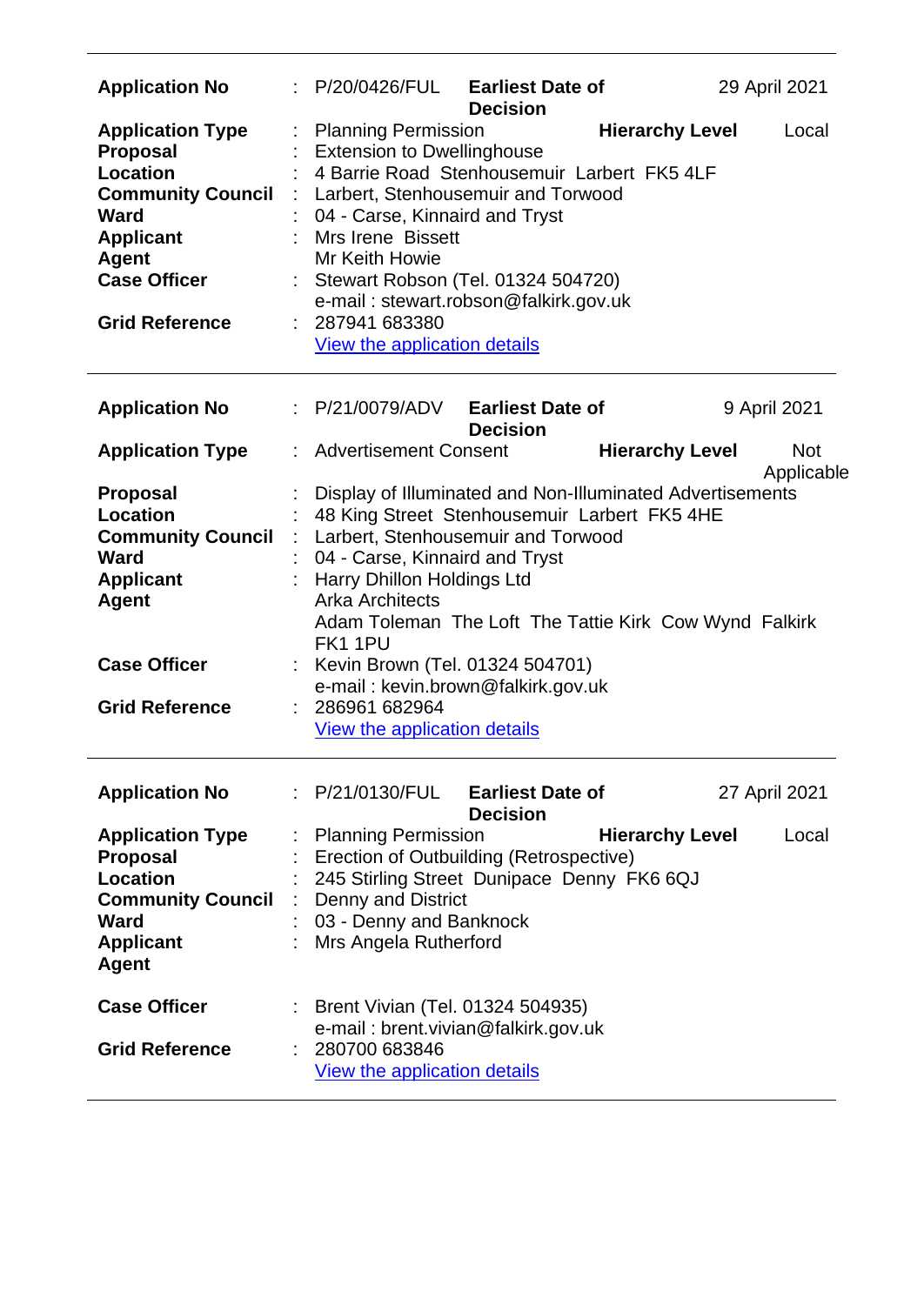| <b>Application No</b>                                                                                                                  | : P/21/0157/FUL                                                                 | <b>Earliest Date of</b>                                                                                                                                                                                                       | 29 April 2021                                      |  |  |  |
|----------------------------------------------------------------------------------------------------------------------------------------|---------------------------------------------------------------------------------|-------------------------------------------------------------------------------------------------------------------------------------------------------------------------------------------------------------------------------|----------------------------------------------------|--|--|--|
| <b>Application Type</b><br><b>Proposal</b><br>Location<br><b>Community Council : Airth Parish</b><br>Ward<br><b>Applicant</b><br>Agent |                                                                                 | <b>Decision</b><br><b>Hierarchy Level</b><br><b>Planning Permission</b><br>Local<br><b>Extension to Dwellinghouse</b><br>2 South Kersie Cottages Airth Stirling FK7 7NH<br>04 - Carse, Kinnaird and Tryst<br>Miss Laura Barry |                                                    |  |  |  |
| <b>Case Officer</b><br><b>Grid Reference</b>                                                                                           | : 287441 690595<br>View the application details                                 | : Stewart Robson (Tel. 01324 504720)<br>e-mail: stewart.robson@falkirk.gov.uk                                                                                                                                                 |                                                    |  |  |  |
| <b>Application No</b>                                                                                                                  | : P/21/0162/FUL                                                                 | <b>Earliest Date of</b><br><b>Decision</b>                                                                                                                                                                                    | 30 April 2021                                      |  |  |  |
| <b>Application Type</b><br><b>Proposal</b>                                                                                             | <b>Planning Permission</b><br><b>Non-Residential Institutions</b>               | Change of Use from Class 6 Storage and Distribution to Class 10                                                                                                                                                               | <b>Hierarchy Level</b><br>Local                    |  |  |  |
| <b>Location</b><br><b>Community Council : No Community Council</b><br>Ward<br><b>Applicant</b><br><b>Agent</b>                         | 07 - Falkirk South<br><b>Gregory James Music Tuition</b>                        | Unit 2 Ladysmill Industrial Estate Kerse Lane Falkirk FK1 1RR                                                                                                                                                                 |                                                    |  |  |  |
| <b>Case Officer</b><br><b>Grid Reference</b>                                                                                           | : Kevin Brown (Tel. 01324 504701)<br>: 289409 680100                            | e-mail: kevin.brown@falkirk.gov.uk                                                                                                                                                                                            |                                                    |  |  |  |
|                                                                                                                                        | <b>View the application details</b>                                             |                                                                                                                                                                                                                               |                                                    |  |  |  |
| <b>Application No</b>                                                                                                                  | P/21/0168/ADV                                                                   | <b>Earliest Date of</b><br><b>Decision</b>                                                                                                                                                                                    | 27 April 2021                                      |  |  |  |
| <b>Application Type</b>                                                                                                                | <b>Advertisement Consent</b>                                                    |                                                                                                                                                                                                                               | <b>Hierarchy Level</b><br><b>Not</b><br>Applicable |  |  |  |
| <b>Proposal</b><br>Location<br><b>Community Council</b><br><b>Ward</b><br><b>Applicant</b><br><b>Agent</b><br><b>Case Officer</b>      | : Bo'ness<br>01 - Bo'ness and Blackness<br>Mr Mohammad Abbas<br>Mohammed Rahman | Display of Illuminated Advertisements<br>61 South Street Bo'ness EH51 9HA<br>27 Carnegie Court Edinburgh EH8 9SN<br>Stewart Robson (Tel. 01324 504720)                                                                        |                                                    |  |  |  |
| <b>Grid Reference</b>                                                                                                                  | 299954 681667                                                                   | e-mail: stewart.robson@falkirk.gov.uk<br>View the application details                                                                                                                                                         |                                                    |  |  |  |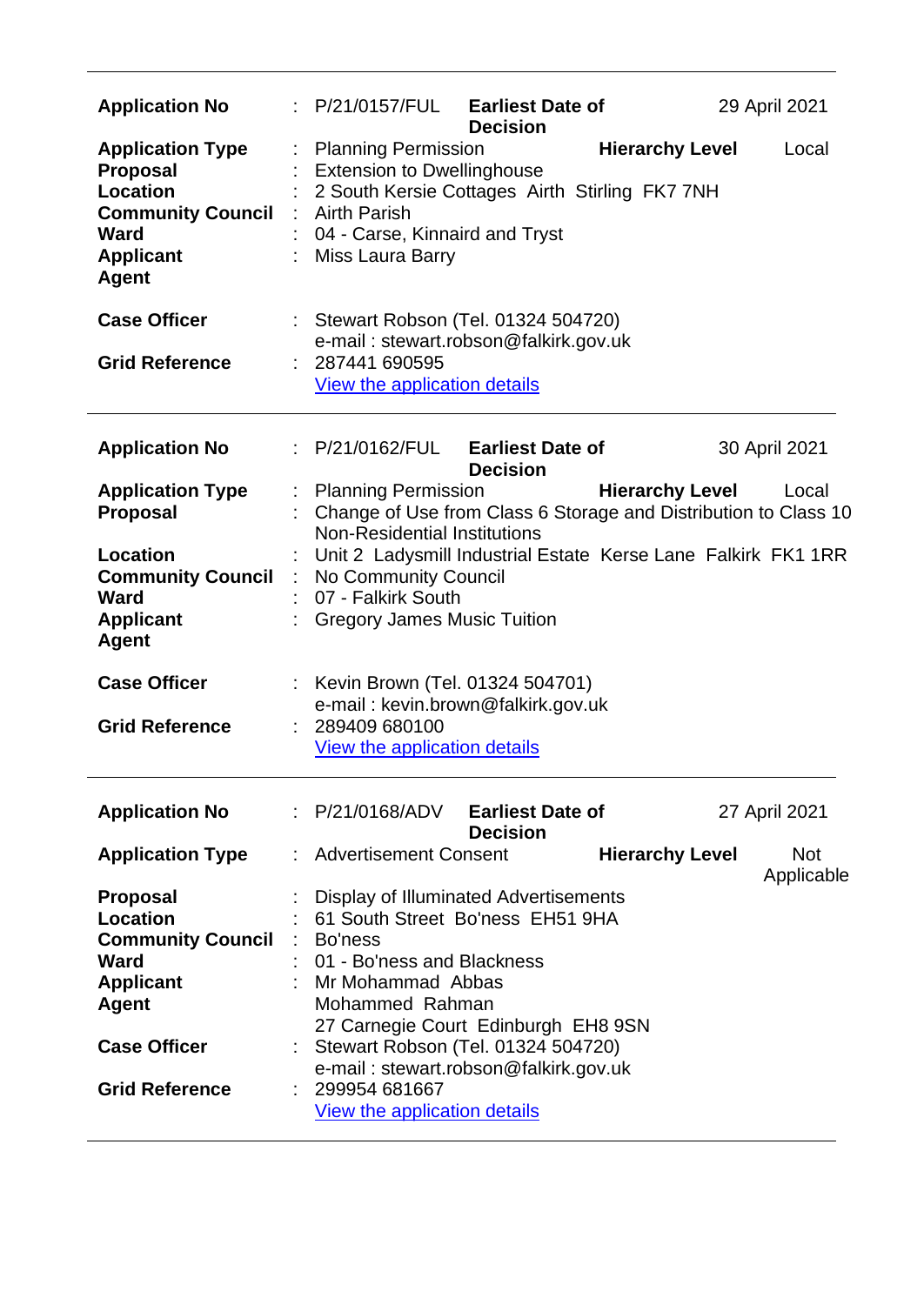| <b>Application No</b>                                                                                                                                                                        | : P/21/0181/FUL                                                                |                                                                                                | <b>Earliest Date of</b><br><b>Decision</b>                                                                                                                                                                                                                                                      |                        | 8 April 2021                                                           |
|----------------------------------------------------------------------------------------------------------------------------------------------------------------------------------------------|--------------------------------------------------------------------------------|------------------------------------------------------------------------------------------------|-------------------------------------------------------------------------------------------------------------------------------------------------------------------------------------------------------------------------------------------------------------------------------------------------|------------------------|------------------------------------------------------------------------|
| <b>Application Type</b><br><b>Proposal</b><br><b>Location</b><br><b>Community Council</b><br>Ward<br><b>Applicant</b><br>Agent<br><b>Case Officer</b><br><b>Grid Reference</b>               | <b>TAL Consultants</b><br>: 286831 682945                                      | <b>Planning Permission</b><br><b>Alterations to Shopfronts</b><br>View the application details | 33 King Street Stenhousemuir Larbert FK5 4HD<br>Larbert, Stenhousemuir and Torwood<br>04 - Carse, Kinnaird and Tryst<br>: Botterills Management Services<br>Tom McDonald Block 9 South Avenue Blantyre G72 0XB<br>: Stewart Robson (Tel. 01324 504720)<br>e-mail: stewart.robson@falkirk.gov.uk | <b>Hierarchy Level</b> | Local                                                                  |
| <b>Application No</b>                                                                                                                                                                        | P/21/0183/FUL                                                                  |                                                                                                | <b>Earliest Date of</b><br><b>Decision</b>                                                                                                                                                                                                                                                      |                        | 6 April 2021                                                           |
| <b>Application Type</b><br><b>Proposal</b><br><b>Location</b><br><b>Community Council</b><br><b>Ward</b><br><b>Applicant</b><br><b>Agent</b><br><b>Case Officer</b><br><b>Grid Reference</b> | <b>Planning Permission</b><br>Mr James Wilson<br>John Stewart<br>293120 681590 | 02 - Grangemouth<br>View the application details                                               | Alterations and Extension to Dwellinghouse<br>Nessbank 13 Abbotsgrange Road Grangemouth FK3 9JD<br><b>Grangemouth Community Council</b><br>30 Crawford Drive Wallacestone Falkirk FK2 0DL<br>: Stewart Robson (Tel. 01324 504720)<br>e-mail: stewart.robson@falkirk.gov.uk                      | <b>Hierarchy Level</b> | Local                                                                  |
| <b>Application No</b>                                                                                                                                                                        | : P/21/0186/FUL                                                                |                                                                                                | <b>Earliest Date of</b>                                                                                                                                                                                                                                                                         |                        | 7 May 2021                                                             |
| <b>Application Type</b><br><b>Proposal</b><br><b>Location</b><br><b>Community Council</b><br><b>Ward</b><br><b>Applicant</b><br><b>Agent</b>                                                 | <b>Planning Permission</b><br><b>COLL</b><br>Mr Fraser Loch<br>4PA             | 03 - Denny and Banknock<br><b>T Square-Architects</b>                                          | <b>Decision</b><br><b>Alterations to Dwellinghouse</b><br>101 Glasgow Road Longcroft Bonnybridge FK4 1QX<br>Banknock, Haggs and Longcroft                                                                                                                                                       | <b>Hierarchy Level</b> | Local<br>Claire Gibbons 39 Allanvale Road Bridge Of Allan Stirling FK9 |
| <b>Case Officer</b>                                                                                                                                                                          |                                                                                |                                                                                                | Stewart Robson (Tel. 01324 504720)<br>e-mail: stewart.robson@falkirk.gov.uk                                                                                                                                                                                                                     |                        |                                                                        |
| <b>Grid Reference</b>                                                                                                                                                                        | 280444 679786                                                                  | <b>View the application details</b>                                                            |                                                                                                                                                                                                                                                                                                 |                        |                                                                        |